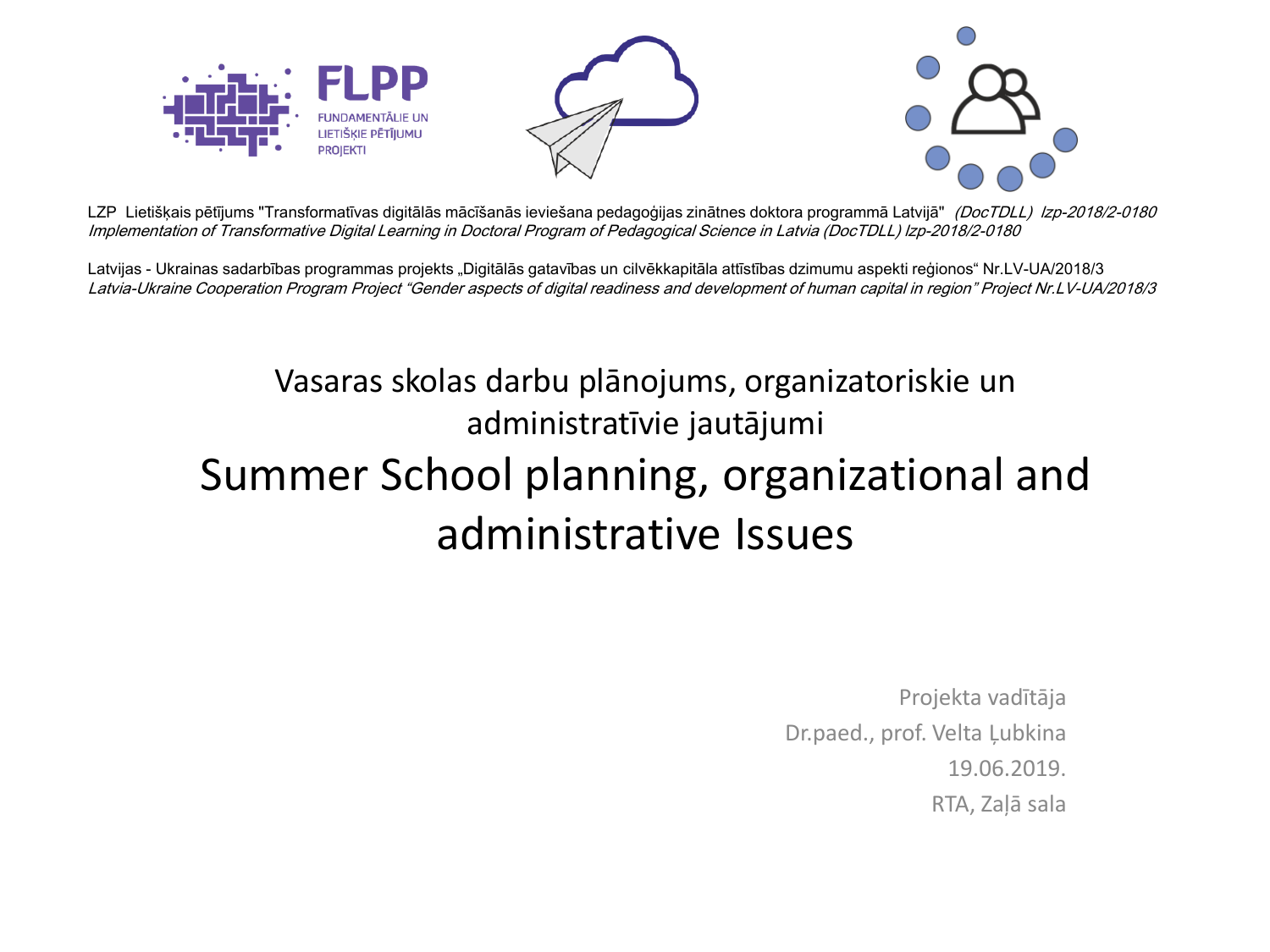## Topics for discussions DocTDLL

- Transformative Digital Learning: Doctoral Studies (DocTDLL Project)
- "Transformative Digital Learning: Theory and practice" - approbation
- The tasks of DocTDLL for the next periode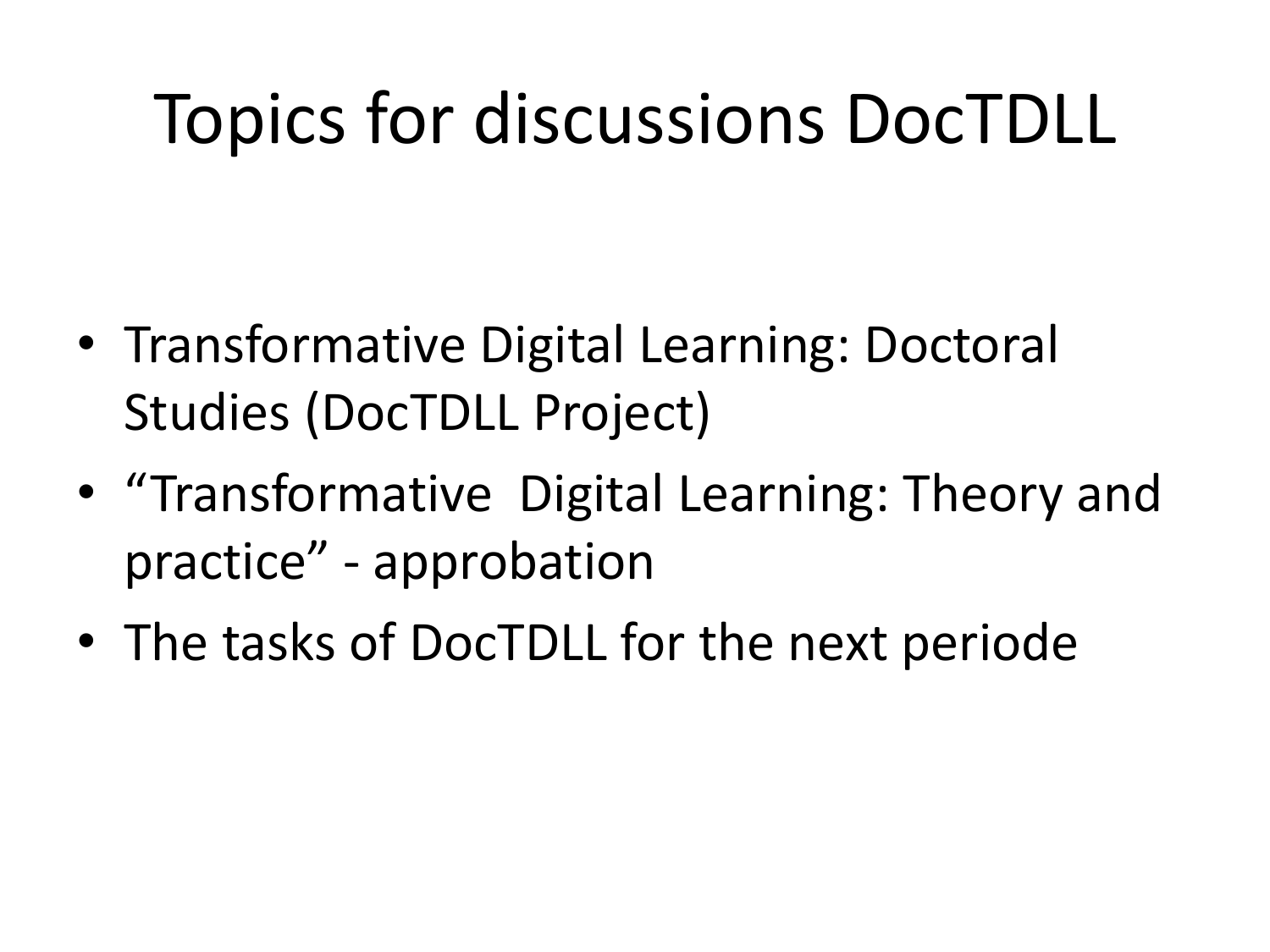# Topics for discussions LV-UA

- Digital Competence: Gender Differences in Latvia and the EU (LV-UA Project)
- Digital competence in Latvia and EU and Ukrainian experience / questionnaire and its results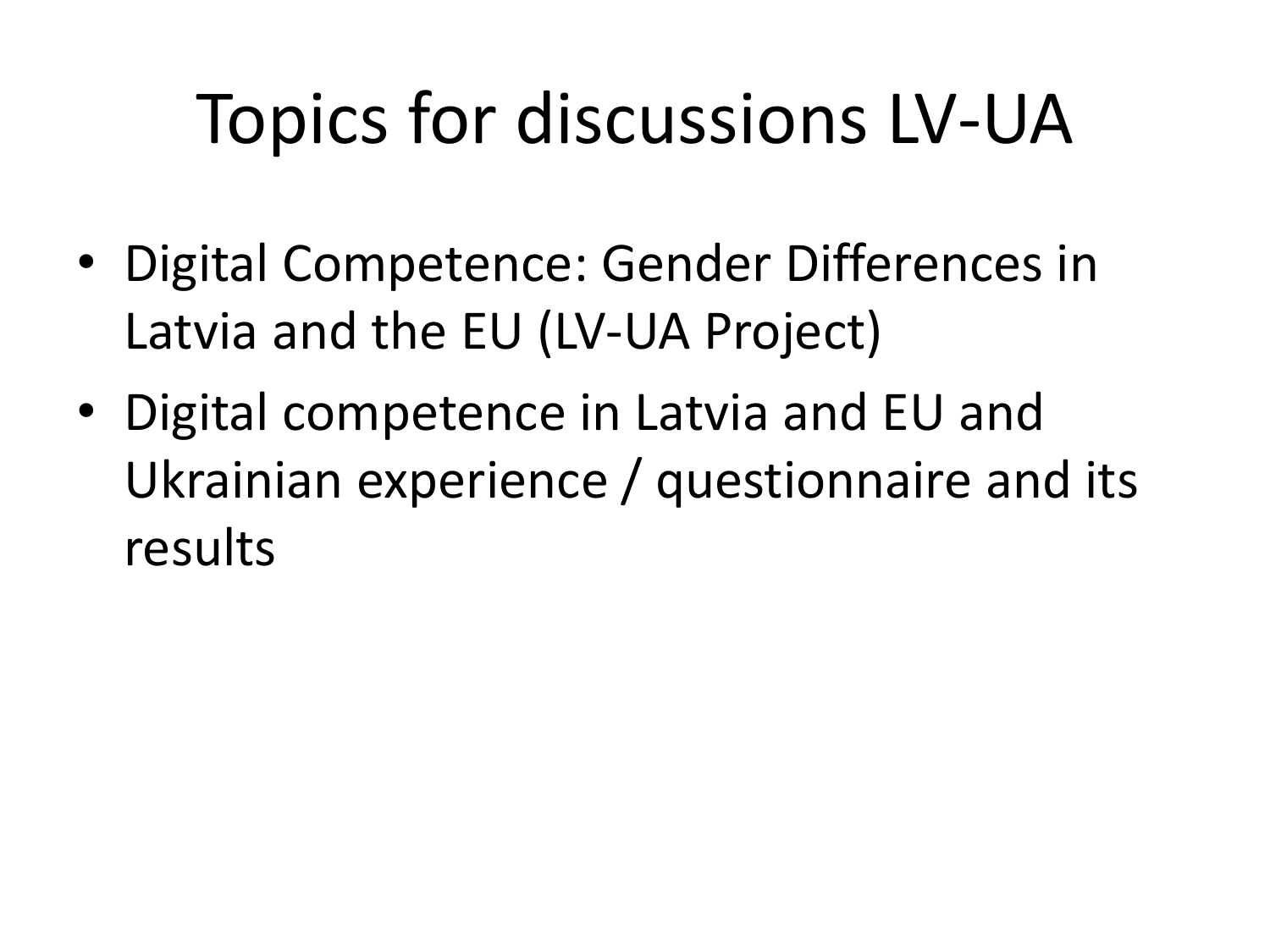# DocTDLL

### **The goal is**

• to create *new pedagogical knowledge* and technological know-how *in the field of transformative digital learning* (TDL) in higher education in Latvia *based on Canadian experience* and to ensure transfer of knowledge and skills in the further *development of the doctoral study program* "Pedagogy", as well as the development of scientific, academic and practical capacity of researchers and educators.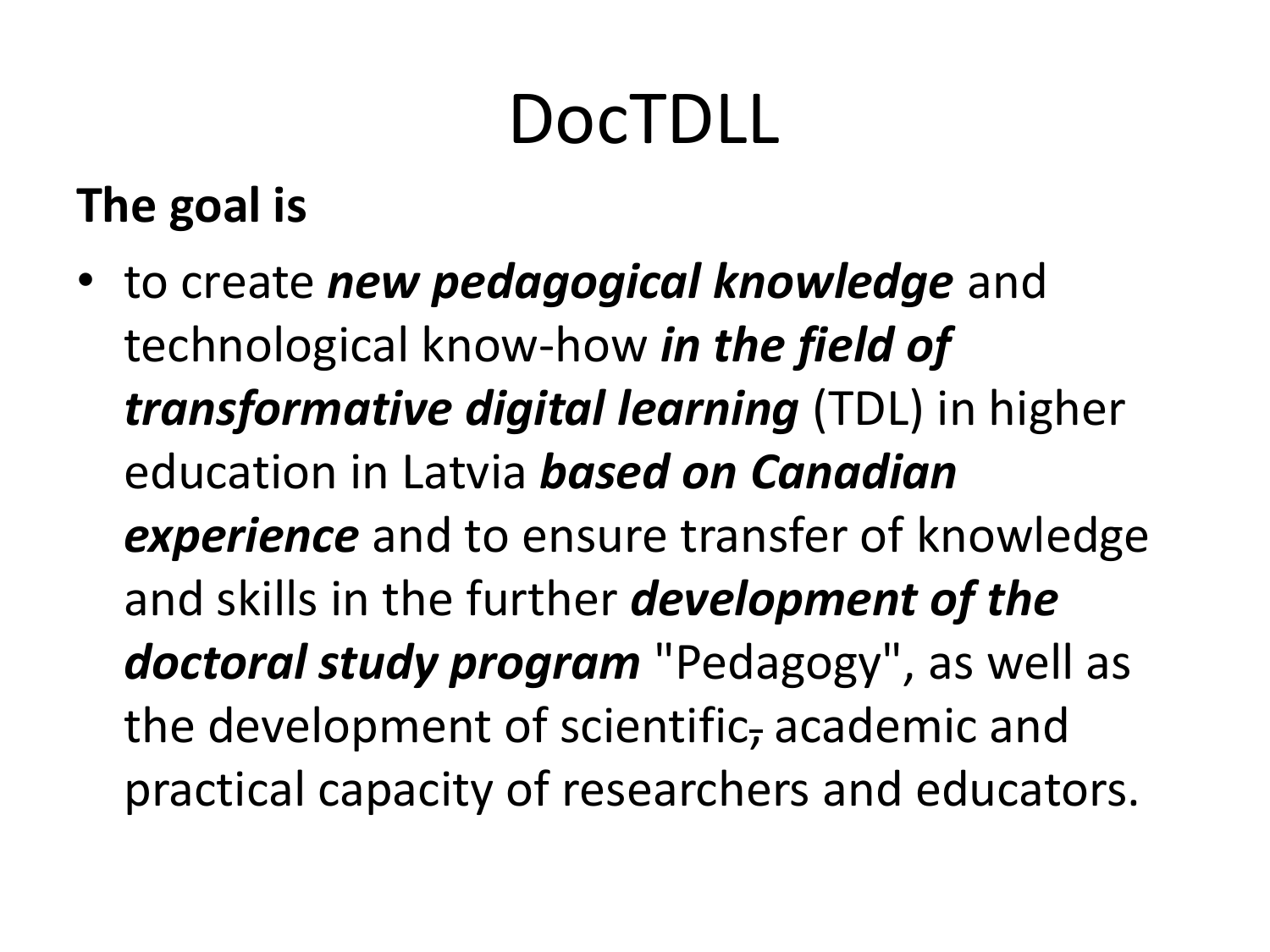### **Work plan for 2 years DocTDLL and results**

- **Adaptation** of the "Personal-Cultural Orientations Scale" and "Digital Competency Profiler" to the Latvian conditions and cultural environment and **Conducting and surveying data processing** in HEI in Latvia and **preparation of a statistical report**
- **Development of two 10 credit point (15 ECTS) modules for the doctoral study program 'Pedagogy**' - involving doctoral students in pedagogical activities of approbation and implementation of study materials in RTA doctoral study program 'Pedagogy'
- *an opportunity for 4 scientists, including students, to participate at Experiencing workshops in Canada - Visit to the Ontario University Laboratories and meetings with Developers of technologies for digital learning.*
- **summer schools (2) and regular face to face and online** work and outcomes evaluation workshops *organised for scientific staff in cooperation with doctoral and master students*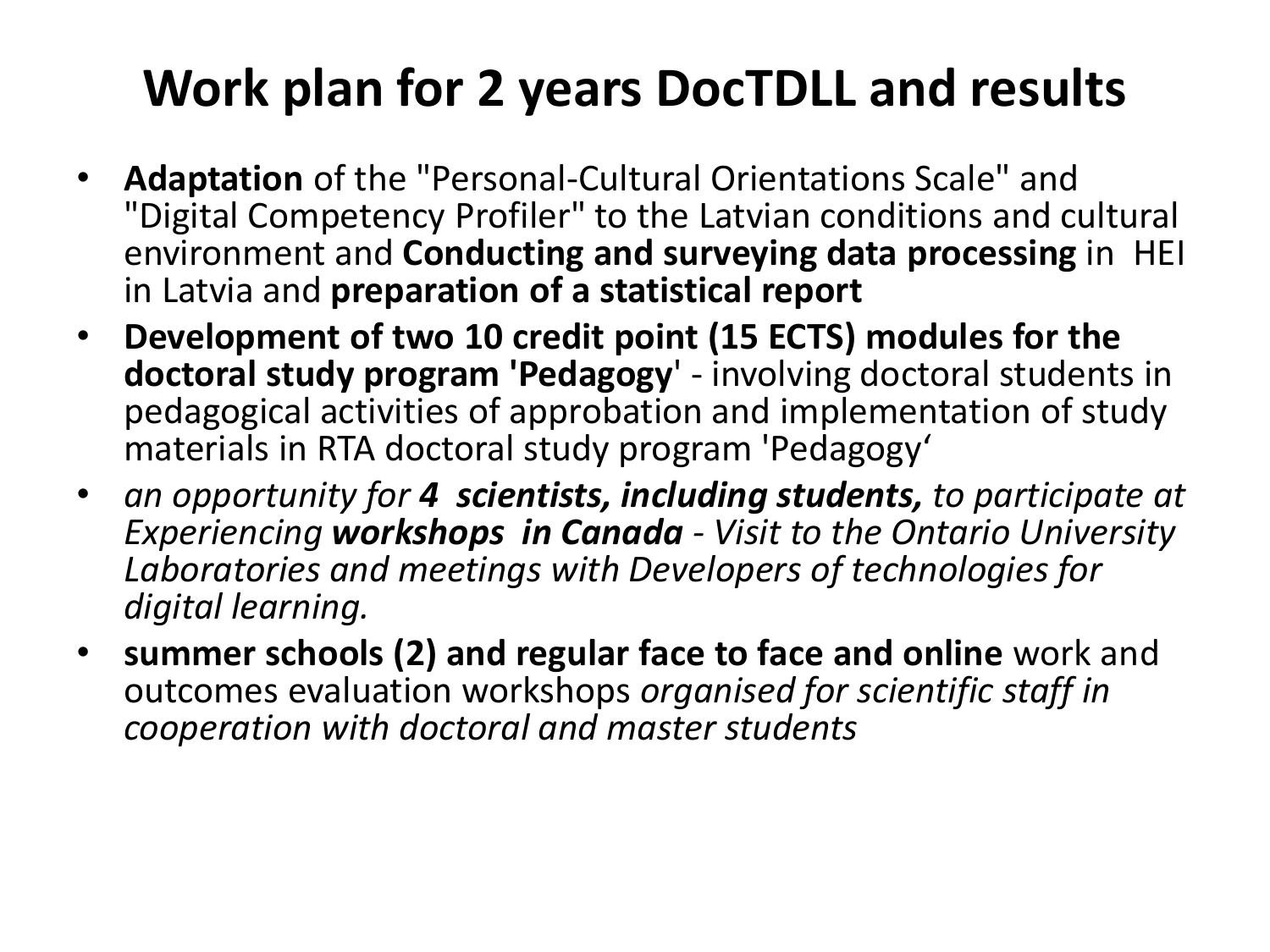### **Work plan for 2 years DocTDLL and results**

- Two work-places equipped for the group of scientists, including students, by renting 2 stationary computer kits, 2 laptops and 1 IBM® SPSS® Statistics 25 Base software for data processing and statistical reporting;
- Improvement of the study environment includes: video premises *Web conferencing equipment (1 set) for transformative digital learning, for approbation and implementation of the newly developed modules.*
- creating a project website <https://tdl.rta.lv/>
- *Dissemination and explotation activities in Latvija and world-wide, publicity of the results*
- Recommendations for the long-term provision and implementation of the project results in the doctoral study programs of higher education in Latvia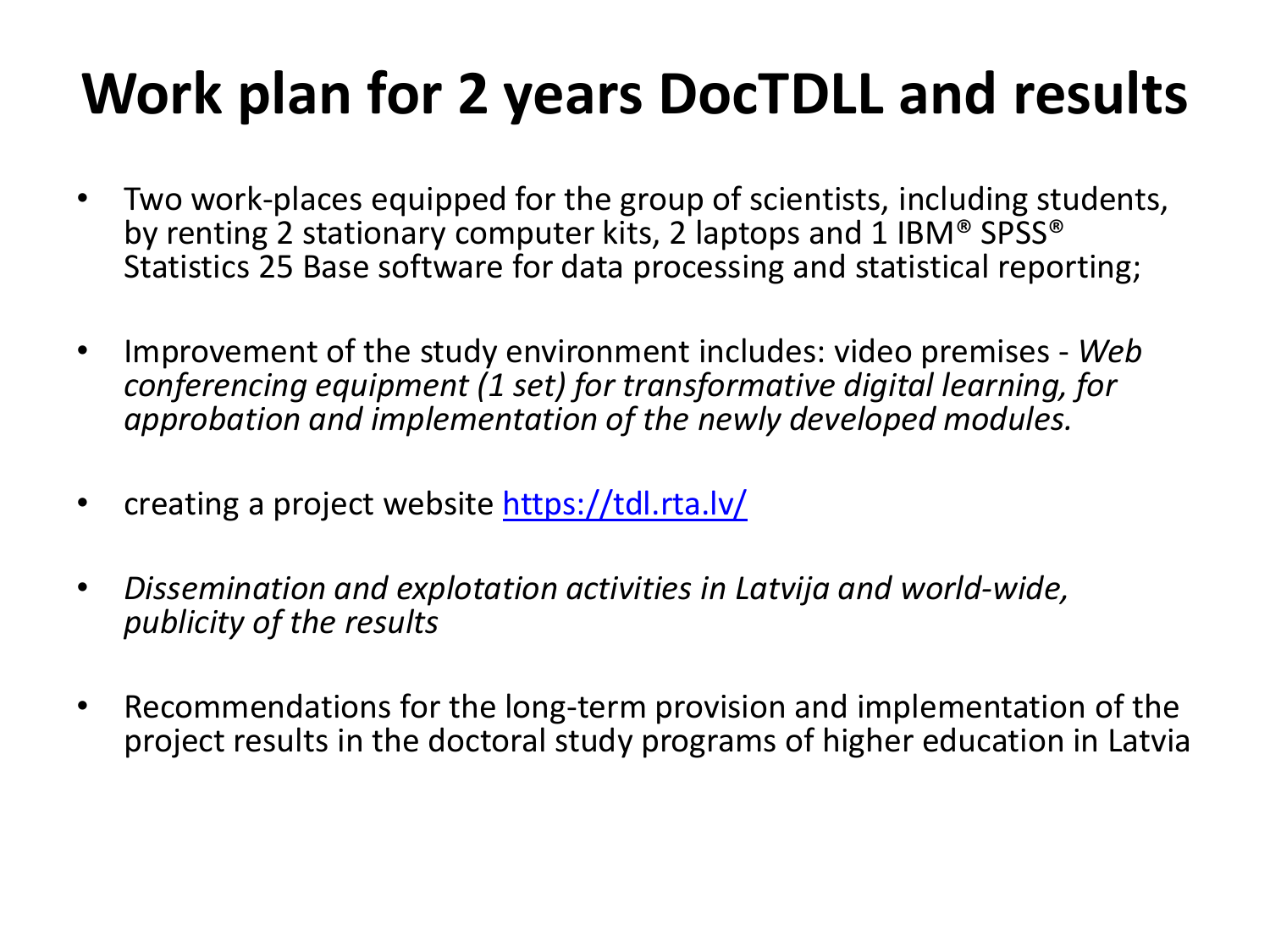## Results in a half of year

| <b>Indicators of the outcome</b><br><b>impacts</b>                              | <b>Estimated</b><br>number | 06.2019           |
|---------------------------------------------------------------------------------|----------------------------|-------------------|
|                                                                                 | till the end               |                   |
| 1. scientific publications                                                      |                            |                   |
| 1.1. articles (SCOPUS, WoSCC un/vai $ERIH+$ )                                   | $\boldsymbol{4}$           | 3                 |
| 1.2. other blind-reviewed scientific articles                                   | $\overline{2}$             |                   |
| 1.3. reviewed scientific monograph                                              | ۰                          |                   |
| 2. Intellectual property rights (patents, registered varieties, etc.            | 1                          | 2 Master thesis   |
| International scientific conferences to<br>3.<br>organize<br>and<br>participate | $\boldsymbol{4}$           | $RTA-2$<br>$LU-1$ |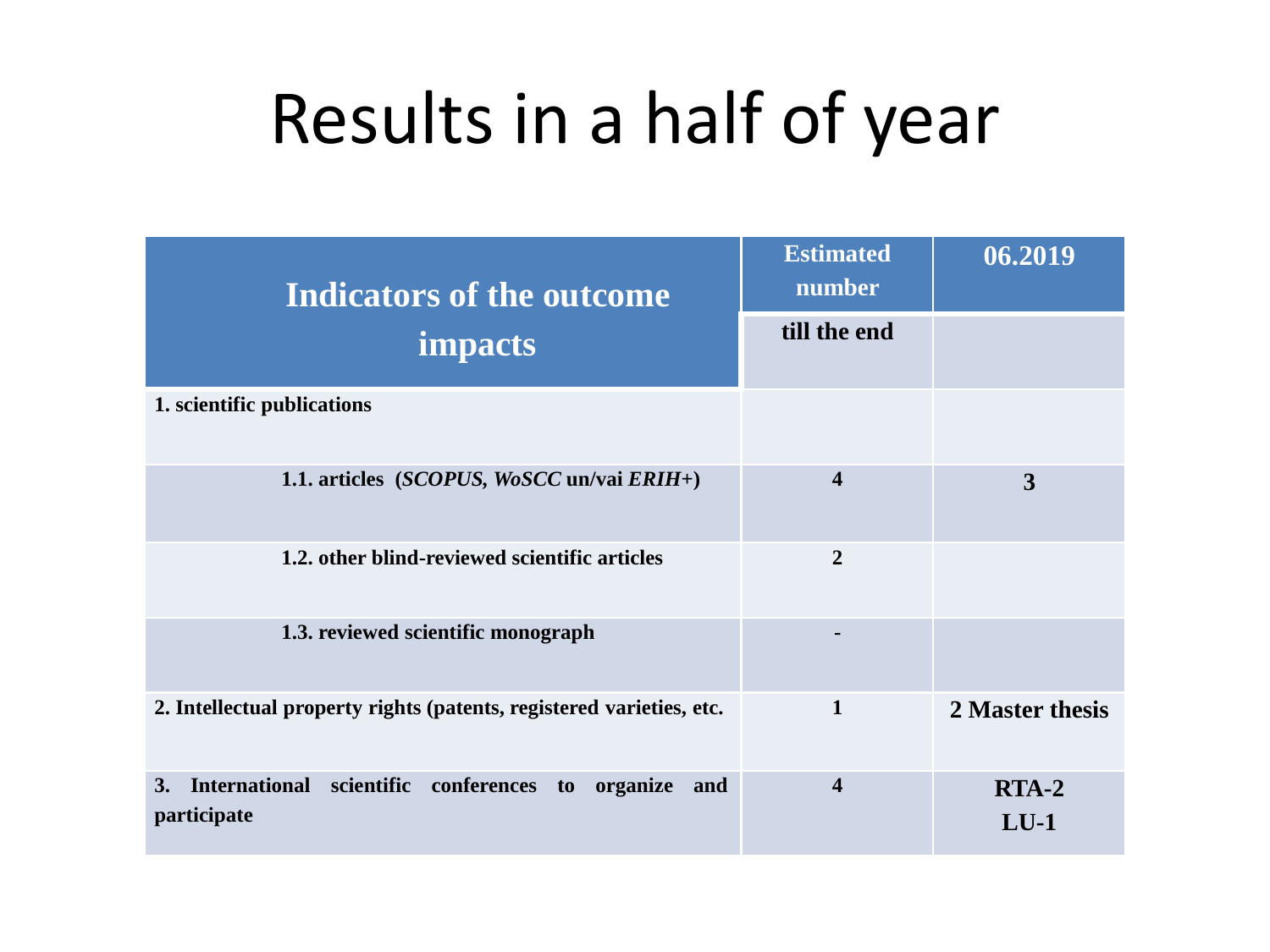# Tasks for 2019(LV-UA project)

1. Darbu plānošanas *on - line* semināra organizēšana datu vākšanas uzsākšanai. Pētījuma metodoloģijas izstrāde. Projekta mērķiem nepieciešamo datu savākšanas rīku noteikšana.

• Kick-off meeting. Planning the theoretical research and data collection (online). Selection of the research tools, translation into Ukrainian and Latvian, tools' online implementation

2. Datu vākšanas koordinatoru apmācība Skype vidē, tiešsaistes rīku, metodisko un tehnisko norādījumu pieejamības nodrošināšana.

• Online training for data collection coordinators, providing an access to online tools, methodological and technical instructions.

3. Datu vākšana (*online* aptauja) par digitālo kompetenci un personīgo kultūras orientāciju un mērķa grupas dzimumu struktūru.

• Data collection (through online surveys) on digital competences, personal cultural orientations and gender attitudes toward IT from at least 700 students and 40 teachers in each region.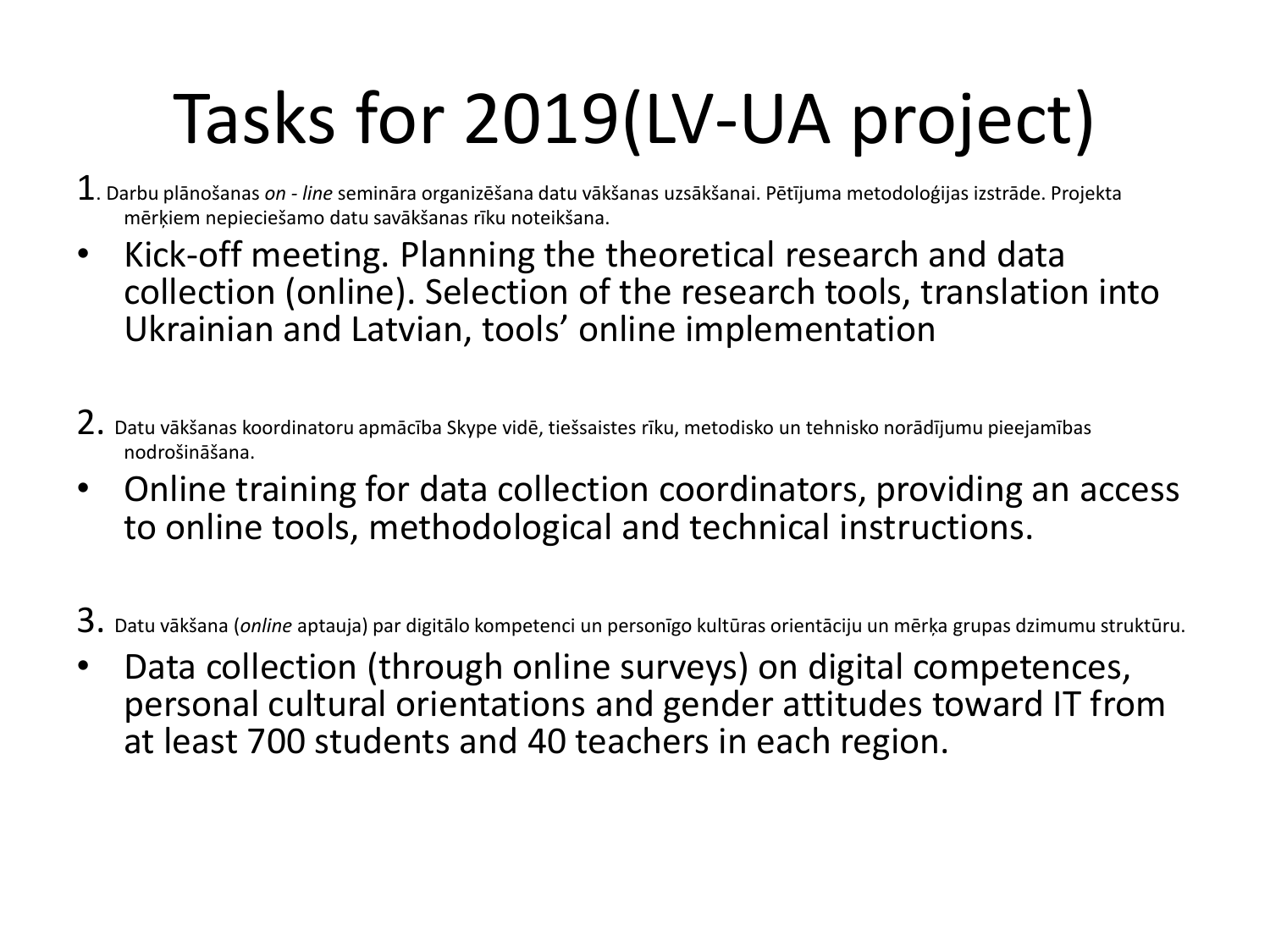# Tasks for 2019(LV-UA project)

4.Datu apstrāde SPSS un citās programmās, datu interpretācija, analīze.

#### • Data processing with SPSS and other tools, its interpretation

 $5.$  Teorētisko pētījumu veikšana par digitālās gatavības un cilvēkkapitāla attīstības dzimumu aspektiem reģionos.

Kopīga raksta sagatavošana un iesniegšana un publicēšana konferencē "Cilvēks. Vide. Resursi" (SCOPUS); Rezultātu popularizēšana RTA zinātniskajā konferencē "Sabiedrība. Integrācija. Izglītība", rakstu krājumā un iesniegts publicēšanai *Thomson Reuters Web of Science* CI.

Preparation and submission of a joint article to the conference proceedings "Society, Integration. Education" (Thomson Reuters Web of Science CI);

Joint participation in the International Scientific Conference "Environment Technologies.Resorces" at the Technological Academy of Rezekne (SCOPUS)

#### *Preparation of a joint article for presentation at an international conference-November*

6. Latvijas – Ukrainas simpozija/ konferences organizēšana.

Summer school/ conference/symposium in Latvia

7. Projekta starpposma rezultātu izvērtēšana darba sapulcē Ukrainā**.**

#### *Intermediate results evalaution meeting ( September 2019)*

*8. Final online meeting. Reporting 2019*